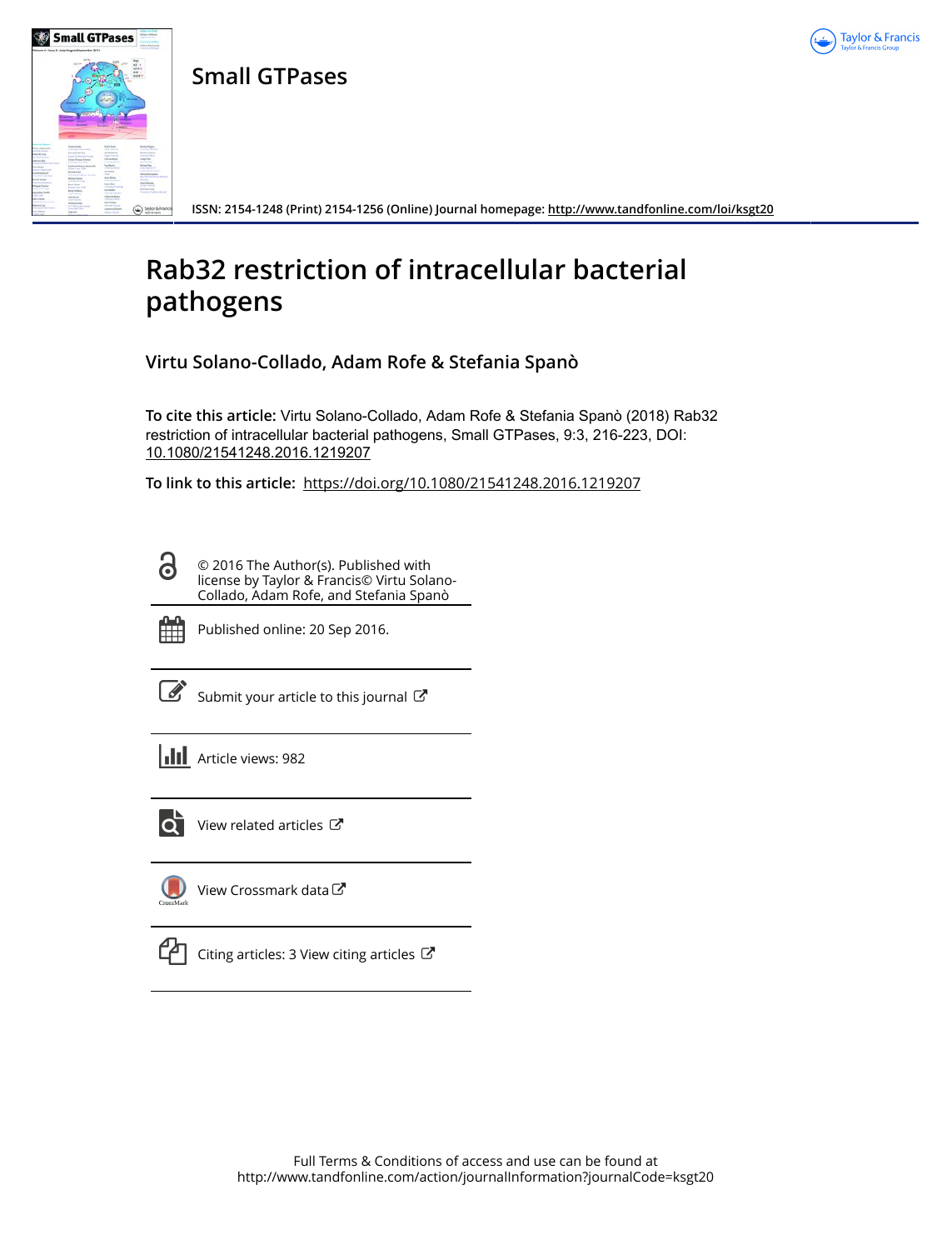#### REVIEW



**a** OPEN ACCESS

Check for updates

# Rab32 restriction of intracellular bacterial pathogens

Virtu Solano-Collado, Adam Rofe, and Stefania Spanò

Institute of Medical Sciences, University of Aberdeen, Foresterhill, Aberdeen, UK

#### ABSTRACT

Our immune system is engaged in a continuous battle against invading pathogens, many of which have evolved to survive in intracellular niches of mammalian hosts. A variety of cellular processes are involved in preventing bacterial invasion or in killing bacteria that successfully invade host cells. Recently, the Rab GTPase Rab32 emerged as critical regulator of a host defense pathway that can eliminate bacterial pathogens. Salmonella enterica is an intracellular bacterium and a major cause of infections and deaths in humans. Rab32 and its guanine nucleotide exchange factor BLOC-3 are essential to prevent the growth of the human-restricted Salmonella enterica serovar Typhi (S. Typhi) in mice, a non-susceptible host. The importance of the Rab32/BLOC-3 pathway has been recently confirmed by the finding that broad-host Salmonella enterica serovars deliver 2 bacterial effectors to neutralize this pathway and infect mice. Rab32 has also been shown to control infection by Listeria monocytogenes, another medically relevant intracellular pathogen. In addition, genetic evidence indicate a possible role of Rab32 in controlling leprosy, a disease caused by Mycobacterium leprae in humans, suggesting that a Rab32-dependent pathway can also act as a host defense pathway in humans. The Rab32 role in bacterial pathogen restriction is discussed here and compared to the function of this GTPase in other cellular processes.

#### ARTICLE HISTORY

Received 17 June 2016 Revised 25 July 2016 Accepted 25 July 2016

#### **KEYWORDS**

bacterial pathogens; Hermansky-Pudlak syndrome; host-pathogen interaction; innate immunity; lysosome-related organelles; Rab GTPases; Salmonella; typhoid fever

### Introduction

Many cellular processes are involved in preventing bacterial pathogens from replicating within mammalian hosts (reviewed in refs. [1, 2](#page-6-0)). Phagocytic cells (i.e., macrophages and dendritic cells) are the cells of the immune system devoted to internalizing and destroying bacterial invaders. Phagocytic processes are well studied, as well as many of the processes that lead to the activation of antimicrobial mechanisms and bacterial removal.<sup>[3](#page-6-1)</sup> Reactive oxygen species, nitric oxide, antimicrobial peptides and toxic concentrations of heavy metals are part of the molecular arsenal used by phagocytic cells to kill bacterial pathogens.<sup>4-8</sup> However, successful bacterial pathogens evolved to neutralize this antimicrobial attack and survive within phagocytic cells. Investigating the bacterial molecules involved in this host-pathogen battle has recently led to the discovery of a novel host defense pathway, where a central role is played by the Rab GTPase Rab32. This pathway protects some mammalian species, e.g. mice, from the attack of the human-adapted pathogen Salmonella enterica serovar Typhi (S. Typhi).<sup>9,10</sup> However, it does not protect mice from broad-host Salmonella enterica (Salmonella) serovars, as these serovars have evolved potent bacterial effectors to neutralize this

pathway.[10](#page-7-0) The Rab32-dependent pathway might be a broad host-defense pathway against intracellular pathogens. In fact, genetic evidence suggests a role for Rab32 in preventing Mycobacterium leprae infections.<sup>11,12</sup> In addition, Rab32 and its close homolog Rab38 have also been reported to control *Listeria monocytogenes*.<sup>[13](#page-7-2)</sup> In this mini-review we discuss the findings that led to the identification of the Rab32 host defense pathway in the context of Salmonella infections, evidence of its involvement in controlling other intracellular pathogens and the role of Rab32 in other cellular trafficking processes.

#### Salmonella: Establishing different diseases in different hosts

Salmonella is a facultative intracellular pathogen that is well adapted to live in mammalian hosts. There are more than 2 thousand serovars belonging to this species and they constitute a main cause of infectious diseases. S. Typhi and the less common Salmonella enterica serovar Paratyphi A (S. Paratyphi) are responsible for more than 26 million cases of typhoid fever, a life-threatening disease that kills hundreds of thousands of people each year, mainly in the developing world.[14-16](#page-7-3) In contrast, all

CONTACT Stefania Spano & stefania.spano@abdn.ac.uk **Institute of Medical Sciences, University of Aberdeen, Foresterhill, Aberdeen, UK.** 

Color versions of one or more of the figures in this article can be found online at [www.tandfonline.com/ksgt.](http://www.tandfonline.com/ksgt)

© 2016 Virtu Solano-Collado, Adam Rofe, and Stefania Spano. Published with license by Taylor & Francis.

This is an Open Access article distributed under the terms of the Creative Commons Attribution License [\(http://creativecommons.org/licenses/by/3.0/](http://creativecommons.org/licenses/by/3.0/)), which permits unrestricted use, distribution, and reproduction in any medium, provided the original work is properly cited. The moral rights of the named author(s) have been asserted.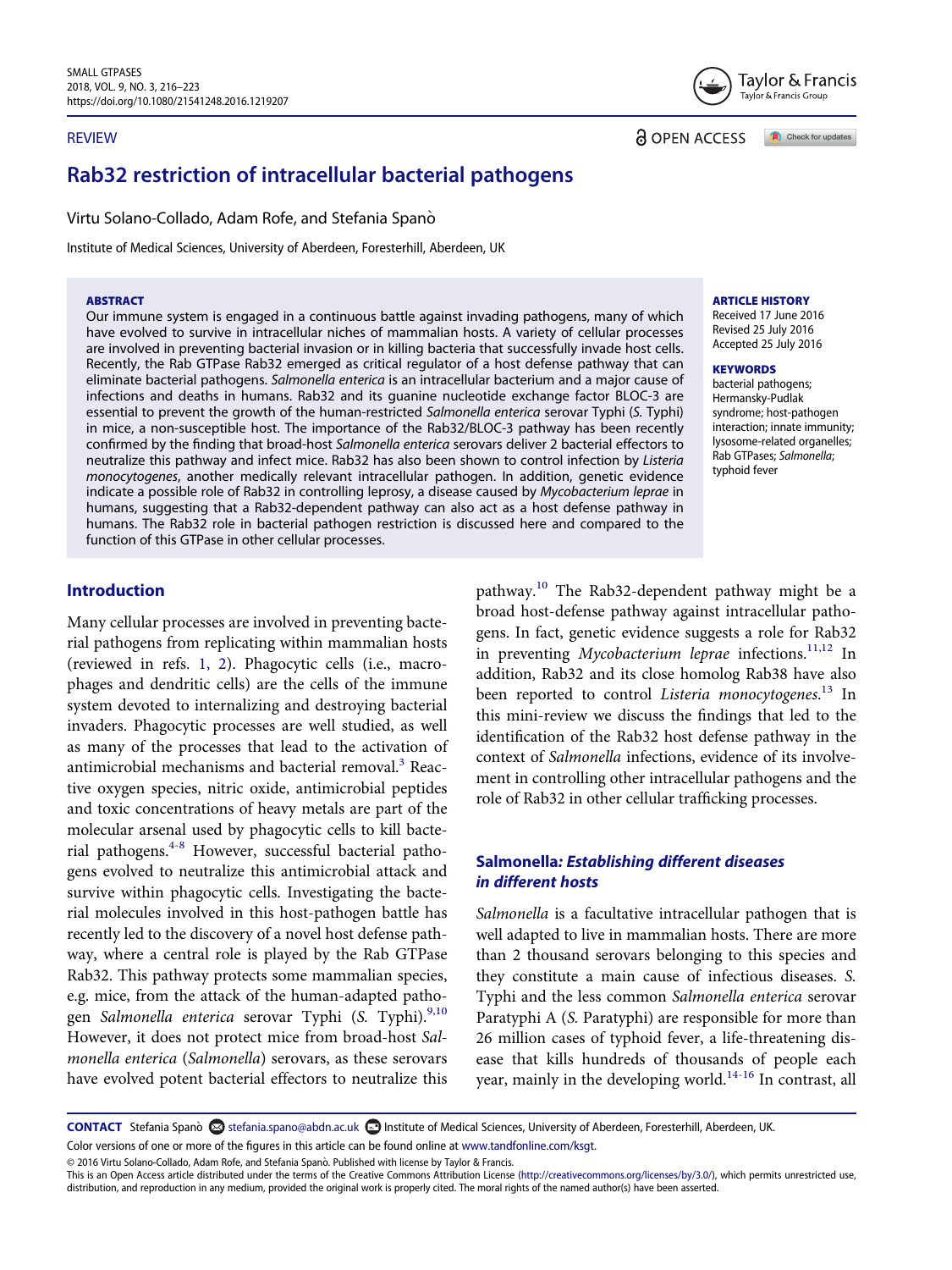the other Salmonella serovars cause in humans a milder and local infection, i.e. a gastroenteritis known as salmonellosis. Remarkably, while S. Typhi and S. Paratyphi are host-restricted serovars that can only infect humans, the majority of Salmonella serovars can infect a broad-range of animal hosts and cause, in many of these hosts, a systemic disease that is often fatal.<sup>17</sup> For example, the wellknown Salmonella serovar Typhimurium is responsible for common outbreaks of gastroenteritis in humans but can infect systemically cattle, sheep and mice, with the last being a common laboratory model of Salmonella systemic infection.

Salmonella colonizes the host by initially invading the epithelial cells lining the intestinal tract. This invasion is an active process induced by Salmonella via the delivery of effectors through a specialized secretion system, called type III secretion system.<sup>[18](#page-7-5)</sup> These effectors act coordinately to induce macropinocytosis and the formation of a compartment known as the Salmonella-containing vacuole, where this pathogen thrives and multiplies. Some of the type III secretion effectors also participate in inducing an inflammatory response that confers Salm[one](#page-7-6)lla an advantage over commensal intestinal bacteria.<sup>19</sup> Once Salmonella has multiplied in the intestinal epithelial cells, the bacterium can get access to the underlying connective tissue or lamina propria[.20](#page-7-7) The lamina propria is rich in macrophages and other immune cells that mediate the initial immune response to pathogens. In this tissue an important battle is played at the level of the macrophages and possibly other phagocytic cells.<sup>[21](#page-7-8)</sup> These cells can eliminate bacteria, including many pathogens. However, if the bacteria succeed in overcoming host-cell defenses that act to restrict bacterial growth, the host will not be able to mount an immune response to the bacteria and the infection will spread systemically. Bacteria will survive and multiply in phagocytic cells, with the result that the same cells that should have restricted the infection actually become a vehicle to spread the infection to the bloodstream and peripheral organs. Depending on the specific host and the specific Salmonella serovar involved, either the bacterium will be efficiently killed in the intestinal lamina propria or a systemic infection will develop. The function of a second type III secretion system is required for a Salmonella broad-host serovar, S. Typhimurium, to establish a systemic infection in the mouse.<sup>22</sup> This second type III secretion system is only expressed once the bacteria have established their intracellular niche, and is required for the bacteria to survive and replicate in macrophages.<sup>[23](#page-7-10)</sup> However, the exact mechanisms through which the effectors delivered by this system favor bacterial survival and the establishment of a systemic infection are only recently starting to emerge.

# Salmonella Typhi host-restriction: Critical role of a Rab32/BLOC-3-dependent trafficking pathway

S. Typhi can only infect humans.<sup>[16](#page-7-11)</sup> Although it is responsible for a life-threatening disease that has been affecting humans for centuries, the molecular mechanisms at the basis of its human-adaptation and the ability to spread systemically are still mostly unknown. For many years, the entry and trafficking of the broad-host serovar S. Typhimurium within infected cells, particularly epithelial cells, have been investigated in detail. S. Typhimurium is first internalized in an EEA1 positive compartment, which then acquires Rab7 and endolysosomal markers, such as the glycoprotein LAMP-1.<sup>[24,25](#page-7-12)</sup> This compartment is highly dynamic, exchanges material with the endolysosomal system and engages cytoskeleton elements (reviewed in refs. [26-28](#page-7-13)). Only recently a main difference in the intracellular biology of S. Typhi and S. Typhimurium has been reported. S. Typhi recruits the GTPases Rab32, Rab38 and Rab29 (also known as Rab7L1) to its vacuole, but S. Typhimurium does not.<sup>[9,29](#page-6-3)</sup> These 3 proteins constitute a subfamily of Rab GTPases distinct from the primordial endocytic and exocytic Rab subfamilies. $10,30$  Both in epithelial cells and macrophages the majority of S. Typhi-containing vacuoles are decorated by Rab32, Rab38 and Rab29, while these Rab GTPases are never recruited to the S. Typhimurium-containing vacuole. $9,29$  What is the molecular basis for this striking difference? Why does the S. Typhimurium vacuole not acquire Rab32, Rab38 and Rab29? The reason resides in 2 bacterial effectors that target these GTPases. They are both expressed and delivered by S. Typhimurium, but not S. Typhi. The first to be identified was GtgE, a bacteriophage protein previously shown to be required for S. Typhimurium virulence in mice. $29,31$ GtgE is a cysteine protease that specifically cleaves these 3 related Rab GTPases.<sup>[9,29,32](#page-6-3)</sup> The second S. Typhimurium effector targeting Rab32 is SopD2, a protein that acts as a GTPase activating protein (GAP) for Rab32 and induces its dissociation from the vacuolar membrane.<sup>10</sup>

Bacterial effectors and toxins have very often worked as excellent tools to clarify fundamental processes in cell biology. One of the most paradigmatic examples is the Listeria monocytogenes effector ActA that has greatly contributed to the discovery of the molecular basis of actin nucleation.<sup>[33](#page-7-15)</sup> Likewise, the S. Typhimurium effector GtgE played a critical role in the identification of a novel cell biology process, i.e., a trafficking pathway controlling bacterial growth. GtgE was initially described as a bacterial effector preventing Rab29 localization onto the S. Typhimurium-containing vacuole. It was then shown to be a cysteine protease highly specific for Rab29, Rab32 and Rab38. $9,29$  Based on the observation that GtgE is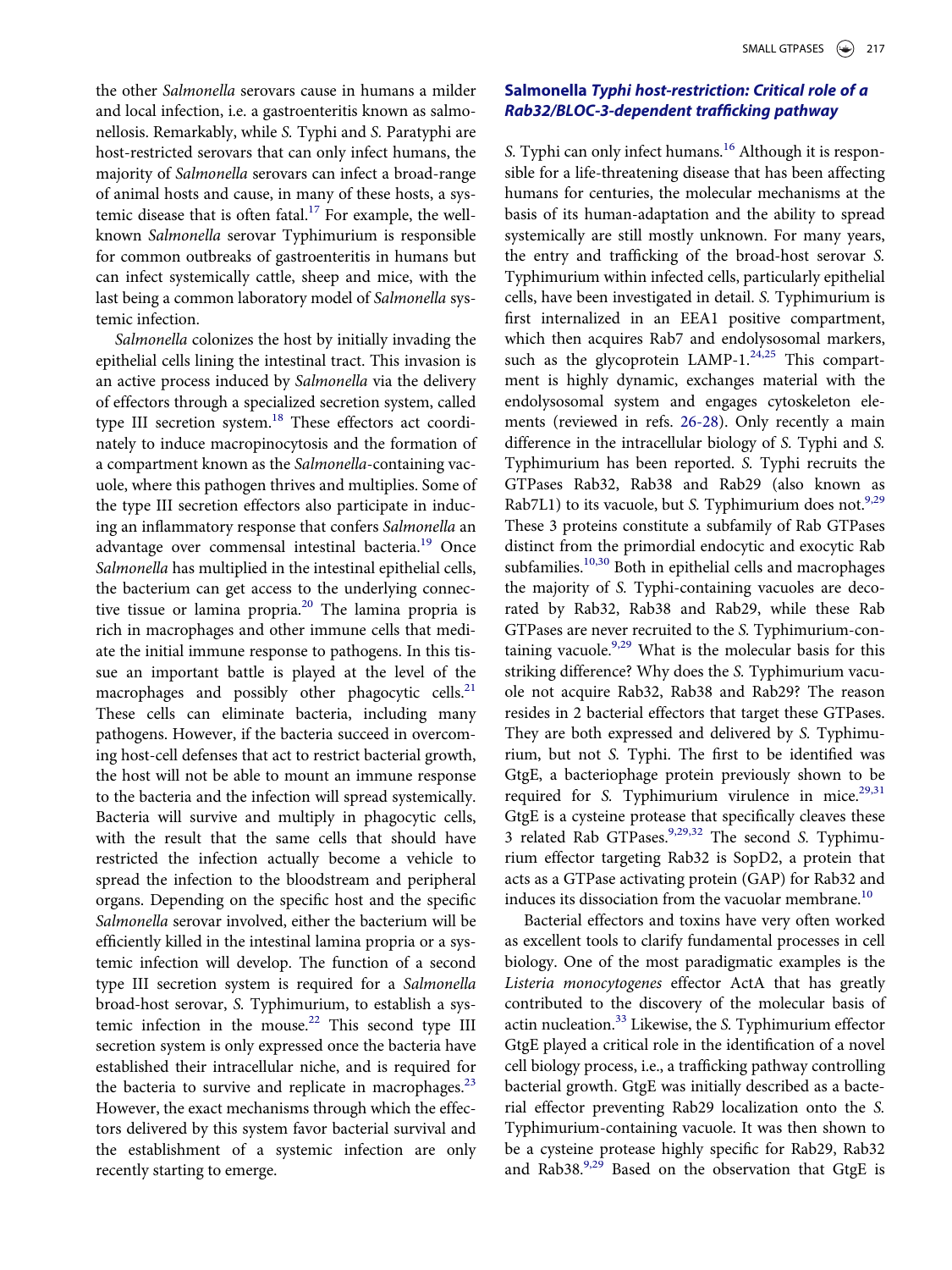conserved in the majority of broad-host Salmonella serovars and absent from S. Typhi and S. Paratyphi, the hypothesis was made that it confers Salmonella serovars the ability to infect a broad-range of hosts. This hypothesis was initially tested in primary murine macrophages, which are able to clear the human-restricted S. Typhi and prevent S. Typhi from infecting mice. When GtgE was introduced in the S. Typhi genome, macrophages were no longer able to kill S. Typhi.<sup>[9](#page-6-3)</sup> In addition, mice inoculated with a strain of S. Typhi expressing GtgE were systemically infected with this strain. This ability of GtgE to enhance S. Typhi survival in mouse macrophages and infectivity in mice was shown to be the result of its protease activity toward Rab32. In fact, murine macrophages depleted of Rab32 were found to be unable to clear S. Typhi. Rab38 and Rab29 are also substrates of GtgE, but siRNA-mediated depletion of these 2 Rabs has no effect on the ability of macrophages to kill S. Typhi.<sup>[9](#page-6-3)</sup> Rab38 is highly related to Rab32 and has been shown to work redundantly with Rab32 in other cellular processes. However, as Rab38 expression is limited to specific tis-sues,<sup>[34](#page-7-16)</sup> it is probably not expressed in primary murine macrophages.

Over the past decade Rab32 and Rab38 have emerged as critical molecules in the biogenesis of lysosomal related organelles (LROs), as discussed below. The Biogenesis of Lysosome-related Organelle Complexes (BLOC) 1, 2, and 3 are also fundamental players in the biogenesis and maturation of these organelles.<sup>35,36</sup> In addition to Rab32, one of these complexes, BLOC-3, was shown to be required for S. Typhi killing in primary murine macrophages. Interestingly, at the same time BLOC-3 was reported to be the guanine nucleotide

exchange factor for Rab32 and Rab38.<sup>[37](#page-7-18)</sup> All these observations indicated the existence of a Rab32 regulated trafficking event controlling the killing of S. Typhi in primary murine macrophages. Noteworthy, mice defective for BLOC-3 were also found to be more susceptible to S. Typhi infection.<sup>[10](#page-7-0)</sup> Indeed, while wild-type mice completely clear S. Typhi infection, S. Typhi can be recovered from tissues of BLOC-3-deficient mice 2 months after the initial inoculation. These results indicate that the Rab32/BLOC-3 trafficking pathway is central for S. Typhi-host restriction.

# The Rab32/BLOC-3 trafficking pathway is neutralized by broad-host Salmonella serovars

Does the Rab32/BLOC-3 trafficking pathway only restrict S. Typhi infections? Interestingly, both BLOC-3 deficient mice and Rab32-deficient mice are significantly more susceptible to the broad-host Salmonella serovar S. Typhimurium.[10](#page-7-0) Surprisingly, removing GtgE from S. Typhimurium does not significantly impair the ability of S. Typhimurium to infect mice and does not restore Rab32 on the Salmonella-containing vacuole, suggesting that S. Typhimurium also inhibits the recruitment of Rab32 to the bacterial vacuole through a different effector.<sup>10</sup> This S. Typhimurium effector was identified as SopD2, an effector that is not expressed by S. Typhi due to the fact that it is present as a pseudogene in the S. Typhi genome. SopD2 is a GTPase activating protein (GAP) that inactivates Rab32.[10](#page-7-0) As such, it prevents Rab32-dependent trafficking in S. Typhimuriuminfected cells and confers this broad-host Salmonella serovar the ability to infect mice [\(Fig. 1\)](#page-3-0). Remarkably,

<span id="page-3-0"></span>

Figure 1. Rab32/BLOC-3 dependent antimicrobial pathway and the mechanisms used by S. Typhimurium to neutralize it. After entry into a host cell, Salmonella resides in a compartment known as the Salmonella-containing vacuole. In contrast to S. Typhi (right panel), S. Typhimurium (left panel) delivers to the host 2 effector proteins, GtgE and SopD2. Both effectors block the Rab32/BLOC-3-dependent antimicrobial pathway by targeting Rab32. This pathway is envisioned to deliver an antimicrobial factor (small red circles) to the S. Typhi-containing vacuole. GtgE is a protease that cleaves Rab32, whereas SopD2 acts as a GTPase activating protein for Rab32 and promotes its dissociation from the vacuole. In addition, SopD2 interacts with Rab7 and inhibits its activity, which is required for the delivery of endosomal contents to lysosomes. EE, early endosome; LE, late endosome; Lys, lysosome.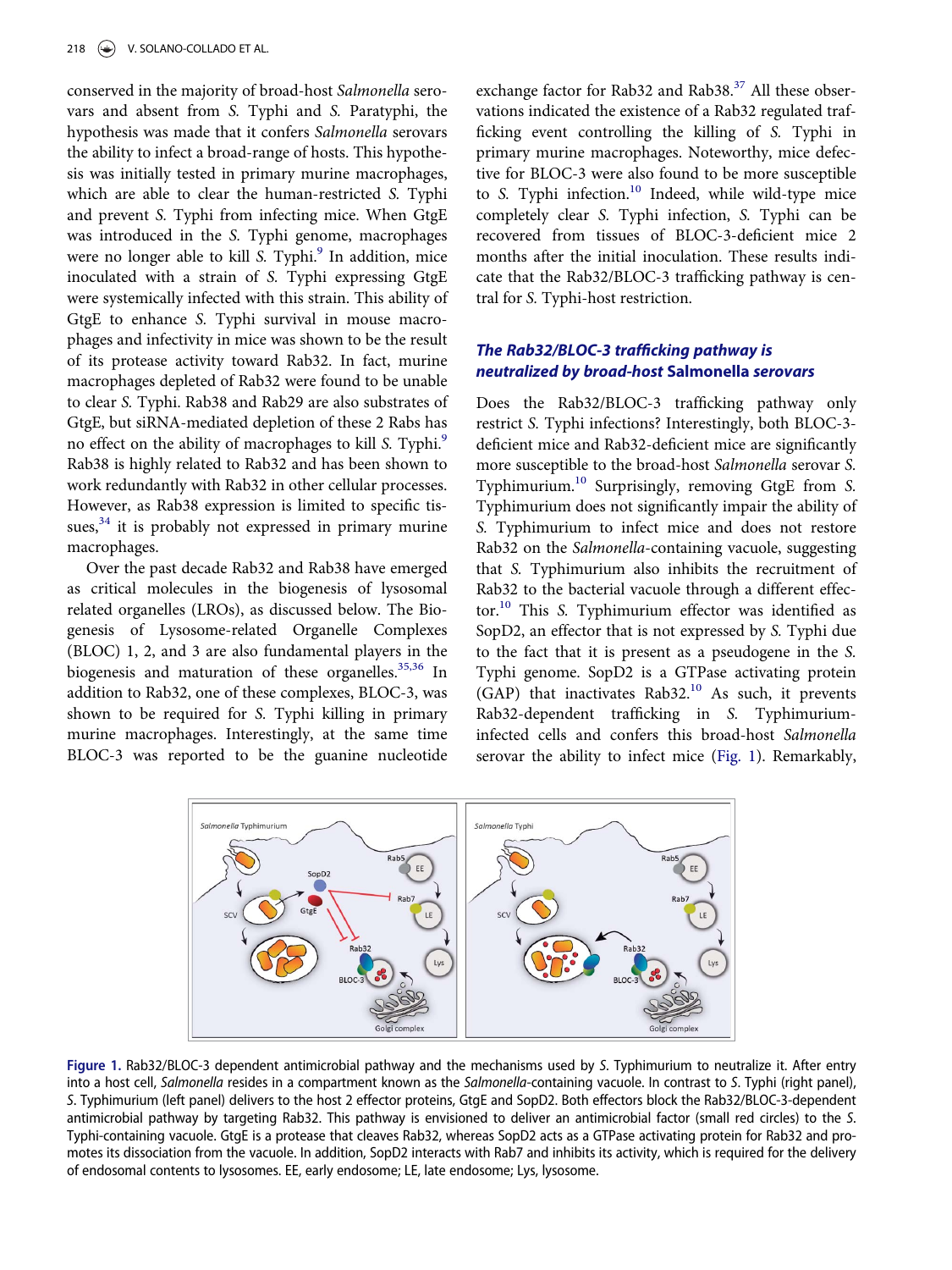deletions of both GtgE and SopD2 from the S. Typhimurium genome render S. Typhimurium unable to infect mice.[10](#page-7-0) SopD2 has also been recently shown to inhibit another trafficking process, the delivery of endocytic cargo to lysosomes. SopD2 acts as an inhibitor of the GDP-GTP exchange on Rab7 through direct binding of Rab7.[38](#page-7-19) The N-terminus of SopD2 is sufficient for Rab7 binding and inhibition of Rab7 function, $38$  while a C-terminal arginine (R315) is required for the SopD2 GAP activity on  $Rab32<sup>10</sup>$  $Rab32<sup>10</sup>$  $Rab32<sup>10</sup>$  These observations indicate that SopD2 has 2 different functions that can be assigned to different components of its structure.

Either the protease GtgE or the GAP SopD2 are able to prevent most of the Rab32 delivery to the vacuole and confer S. Typhimurium most of the ability to infect mice.<sup>[10](#page-7-0)</sup> Therefore, these effectors act in effect redundantly to block Rab32 trafficking and facilitate the establishment of a systemic infection in the mouse. Interestingly, a S. Typhimurium mutant defective for GtgE and SopD2, although unable to infect wild-type mice, can establish a systemic infection in mice deficient for the Rab32/BLOC-3-dependent pathway, indicating that GtgE and SopD2 are completely dispensable in the absence of this antimicrobial pathway.<sup>[10](#page-7-0)</sup> These recent results confirmed a central role for the Rab32/BLOC-3 trafficking pathway in host defense.

### Rab32 and related GTPases in controlling other intracellular bacterial pathogens

Is the Rab32/BLOC-3-dependent host-defense pathway also able to restrict other intracellular pathogens? The genus Mycobacterium contains a number of species that

cause serious diseases in humans, such as tuberculosis and leprosy. After internalization into host macrophages Mycobacteria reside in a compartment (phagosome) where they establish a suitable niche for survival.<sup>3,39</sup> Mycobacterium leprae (M. leprae) is a human-adapted pathogen that causes a chronic infectious disease called leprosy.<sup>[40,41](#page-7-20)</sup> Most individuals exposed to M. leprae do not develop the disease, which may be explained, at least in part, by innate resistance provided by an individual's genetic background. Several studies have demonstrated a link between host genetic factors and susceptibility to leprosy (for reviews see refs. [42, 43\)](#page-7-21). Genome-wide association studies of leprosy have been critical to identify loci associated with susceptibility to  $M$ . leprae.<sup>[11,12,44](#page-7-1)</sup> Most of the identified risk loci encode factors involved in immune responses against infections. Remarkably, a polymorphism in the Rab GTPase Rab32 was also associated with increased susceptibility to  $M$ . leprae.<sup>[11,12](#page-7-1)</sup> There is a significant lack of knowledge on how eukaryotic cells deal with M. leprae infections at a molecular level. The challenge of cultivating M. leprae outside its host together with the limited availability of suitable animal models for the study of leprosy have limited research on the mechanisms at the basis of this disease. However, the emerging importance of Rab32 trafficking pathway in the cell defense response against bacterial pathogens strongly suggests that this Rab protein may play similar roles in controlling M. leprae infections ([Fig. 2](#page-4-0)).

In contrast to M. leprae, the interaction of the related pathogen Mycobacterium tuberculosis (M. tuberculosis) with the host has been investigated at cellular level and several Rab GTPases have been implicated in the interaction. At an early stage, the M. tuberculosis phagosome

<span id="page-4-0"></span>

Figure 2. Rab32 in the control of intracellular bacterial pathogens. (A) After internalization into host macrophages, Rab32 is recruited to the Salmonella-containing vacuole (SCV). Rab32 and BLOC-3 are required for S. Typhi killing in mouse macrophages, which possibly occurs through the delivery of an antimicrobial cargo (red circles) to the bacterial vacuole.<sup>[9](#page-6-3)</sup> (B) After internalization in dendritic cells, L. monocytogenes initially resides in an early phagosome. To avoid phagolysosome formation and therefore bacterial killing, L. monocytogenes lyses the vacuole (Listeria-containing vacuole; LCV) and escapes to the cytosol where it replicates. After escaping to the cytosol, L. monocytogenes is captured in a membranous compartment, a multi-layered structure decorated by a complex containing Rab32 and its interactors PHB and PHB-2.<sup>[13](#page-7-2)</sup> (C) [M. lep](#page-7-1)rae replicates within macrophages.<sup>[71](#page-8-0)</sup> Although a polymorphism in Rab32 has been associated to increased susceptibility to leprosy,<sup>11,44</sup> the exact role that Rab32 may play in controlling M. leprae infection is not known. GC, Golgi Complex; ER, Endoplasmic Reticulum.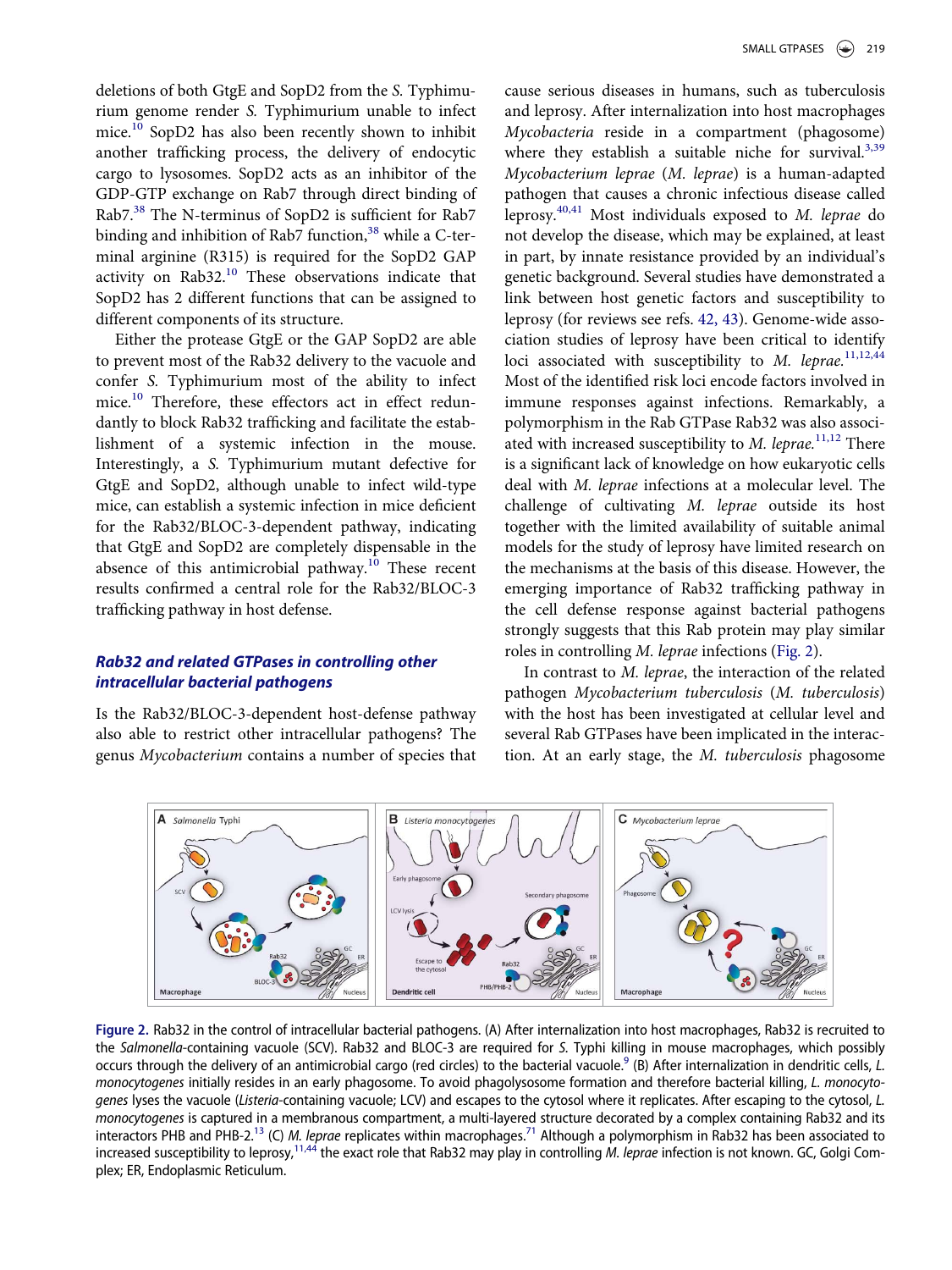lacks antimicrobial properties. The capacity to kill pathogens is acquired during a process of phagosome maturation, which includes phagosome acidification and acquisition of oxidative and hydrolytic enzymes.<sup>[3](#page-6-1)</sup> This process requires the interaction of the phagosome with components of the endocytic pathway, including Rab5 and Rab7.<sup>[39](#page-7-22)</sup> While Rab5 associates with early phagosomes, Rab7 characterizes late phagosomes and promotes their fusion with lysosomes. M. tuberculosis controls the recruitment of different Rab GTPases to the phagosome during the time of infection maintaining a niche with features of an early endocytic compartment.<sup>[45](#page-7-23)</sup> In addition to Rab5, the M. tuberculosis phagosome also recruits Rab14 and Rab22a, both contributing to the maintenance of phagosomes in an early stage of maturation.[46-48](#page-7-24) On the contrary, the recruitment of Rab GTPases related with latter steps of phagosomal maturation is prevented. Indeed, Rab7 and Rab20, which are involved in phagosome acidification, $45$  as well as Rab10, which is involved in early stages of maturation,<sup>[49](#page-7-25)</sup> are not observed on the M. tuberculosis phagosome. Therefore, a series of Rab GTPases regulated events avoid phagosome maturation and maintain an appropriate niche for M. tuberculosis survival. A possible role of the Rab32/ BLOC-3 pathway in the control of M. tuberculosis survival is still unknown.

Listeria monocytogenes (L. monocytogenes) is an intracellular pathogen that causes listeriosis, one of the most lethal foodborne infections, with 20 to 30% of clinical infections resulting in death. $50$  The bacterium is internalized into phagocytic cells and non-phagocytic host cell through receptor-mediated recognition of specific bacterial proteins[.51](#page-7-27) Once internalized, L. monocytogenes actively escapes from the bacterial vacuole into the cytosol and then is transmitted to neighboring cells through actin-based movements induced by ActA-driven actin polymerization. L. monocytogenes killing in dendritic cells has been recently shown to be dependent on Rab32 and Rab38.[13](#page-7-2) The authors showed that the Rab32-positive compartment containing L. monocytogenes in dendritic cells is surrounded by a multilayered membrane. They also reported that Rab32 is recruited to the surface of bacteria that have escaped to the cytosol, suggesting that this Rab32-positive compartment containing L. monocytogenes is a compartment sequestering bacteria from the cytosol after their initial attempt of escape from the vacuole [\(Fig. 2\)](#page-4-0). $^{13}$  $^{13}$  $^{13}$  However, they also showed that the Rab32-dependent control of L. monocytogen[es](#page-7-2) growth is not mediated by autophagic mechanisms. $^{13}$ Further investigations will be required to understand the exact mechanism of Rab32-mediated pathogen killing. Valuable hints could derive from the analysis of Rab32 trafficking function in non-phagocytic cells.

# Rab32 subfamily of GTPases as regulators of membrane trafficking to lysosome-related organelles (LROs)

Rab32 and its closely related isoform Rab38 have both been described as regulators of membrane trafficking to lysosome-related organelles (LROs). Rab38 expression is mostly confined to pigment cells. Rab32 is highly expressed in a variety of tissues including the liver, heart, spleen and testis,  $52,53$  suggesting it performs a key role in these tissues. Expression levels are high in cells containing LROs.[29,30](#page-7-14) LROs are cell-type specific vesicles that share many similarities with lysosomes, yet perform a diverse range of functions. These include melano-somes,<sup>[54](#page-8-2)</sup> platelet granules,<sup>55</sup> lytic granules,<sup>[56](#page-8-4)</sup> the MHC class II compartment and lamellar bodies.<sup>57</sup> The observation that S. Typhi and L. monocytogenes recruit Rab32 to their vacuoles suggests that the S. Typhi- and the Listeria-containing vacuoles are also LROs. Many LROs have a critical function in immune defenses.<sup>[58,59](#page-8-6)</sup> Some of them, such as the lytic granules of T cells or the neutrophils granules, have a secretory function and they have also been called "secretory lysosomes." Lytic granules contain molecules, such as perforin and granzymes, that, when released extracellularly, mediate target cell death.<sup>[59](#page-8-7)</sup> The neutrophils granules are filled with a variety of hydrolytic enzymes and antimicrobial peptides that are able to kill bacteria once secreted into the extracellular environment.<sup>[60](#page-8-8)</sup> Given the similarities between LROs and lysosomes and the fact that these 2 organelles exist within the same cell in many cell types, there must be mechanisms to distinguish between them and ensure the correct membrane proteins and luminal contents are appropriately trafficked to their target organelle.

Some genetic conditions result in deficiencies of LROs.<sup>[61](#page-8-9)</sup> Hermansky-Pudlack syndrome (HPS) is a genetic disorder that results in hypopigmentation, prolonged bleeding and pulmonary fibrosis, caused by defects in the biogenesis of melanosomes, platelets and lung fibroblast lamellar bodies, respectively.<sup>62,63</sup> HPS is associated with mutations in BLOC-1, BLOC-2, BLOC-3 and AP-3. Rodent models of HPS display pigmentation defects (Swank et al., 1998). Interestingly, chocolate mice, which have a mutation in Rab38, display a mild pigmentation phenotype. $64$  This is in stark contrast to the severe hypopigmentation found when melanocytes from choc[o](#page-8-12)late mice were depleted of Rab32 by siRNA treatment.<sup>65</sup> Recently, the contribution of these Rabs in melanosome biogenesis has been explored in greater detail. Rab32 and Rab38 function within a trafficking pathway that transports melanin-producing enzymes to maturing melanosomes and interacts with components of ubiquitous trafficking machineries, such as BLOC-2, AP-1 and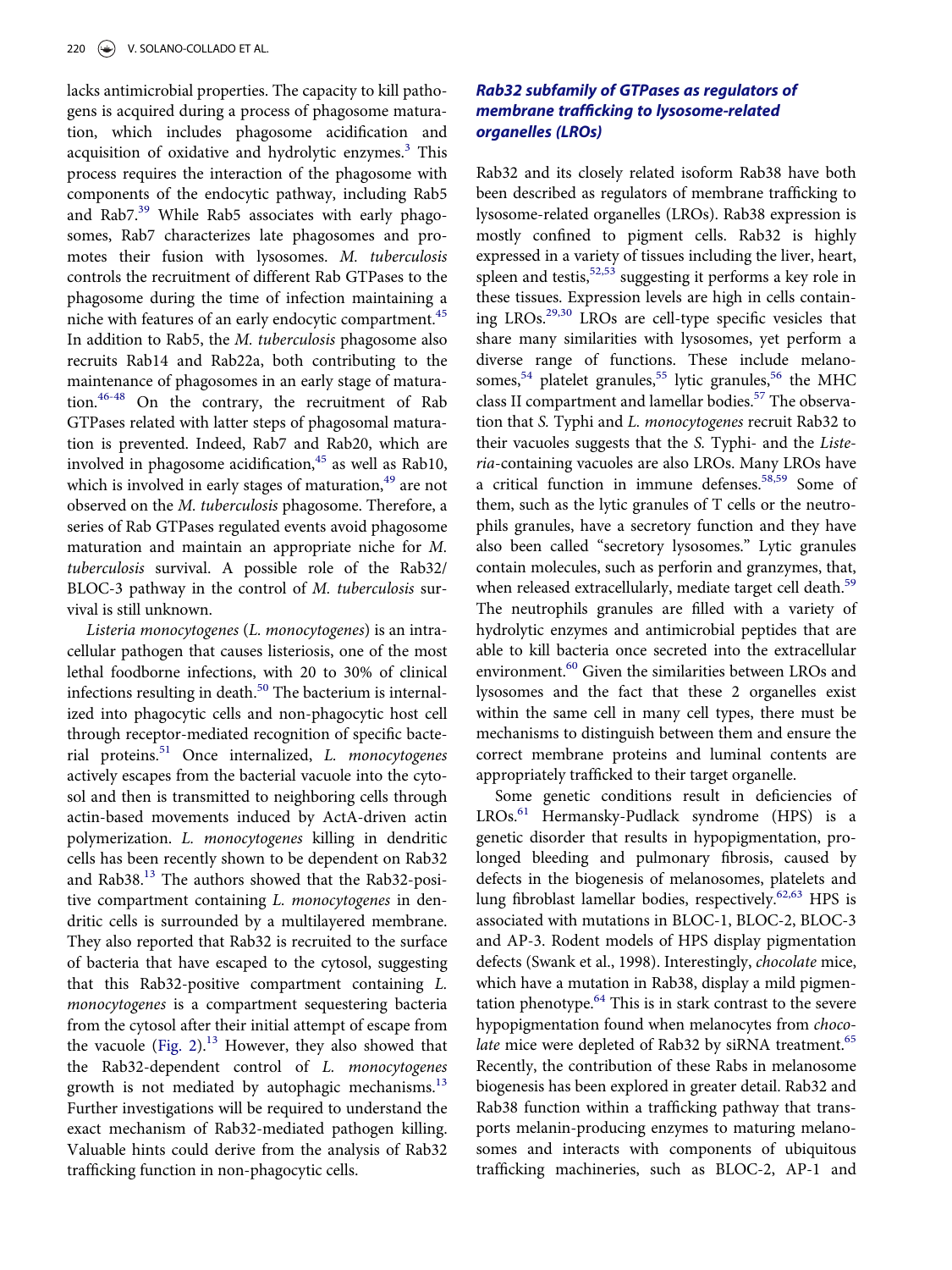AP-3.[34,63,66](#page-7-16) Membrane-bound Rab32 and Rab38 were shown to physically interact with these proteins and this interaction was enhanced between the active GTP-bound forms of the Rabs and BLOC-2 and AP-3. This is consistent with an interaction between these proteins and the active membrane bound forms of Rab32 and Rab38.<sup>66</sup>

Platelets are anucleated blood cells that play an essential role in homeostasis and host defense against pathogens. Platelets contain 2 types of LROs,  $\alpha$ -granules (AGs) and dense granules (DGs), which are released at the site of vascular injury.<sup>[67](#page-8-14)</sup> It has been shown that DGs originate from late endocytic organelles (possible MVBs) in a model cell line and that the sorting signals that are required to send cargo to DGs are recognized by AP-3.<sup>[68](#page-8-15)</sup> These cells also contain conventional lysosomes suggesting mechanisms must exist to target molecules to AGs and DGs and away from other endocytic organelles. Both Rab32 and Rab38 colocalise with AP-3 and are enriched on immature DGs. Moreover, both Rab32 and Rab38 colocalise with Rab7, but not Rab5, reinforcing the hypothesis that DGs have a late endocytic origin. Both Rab32 and Rab38 are involved in the transport of cargo-containing vesicles to DGs but their exact role in vesicle tethering or fusion has not been separated. However, siRNA depletion of either Rab32 or Rab38 cannot be fully compensated by the remaining Rab GTPase suggesting they may fulfil separate functions in platelet granule maturation.<sup>[68](#page-8-15)</sup>

<span id="page-6-0"></span>Rab32 appears to be a multifunctional protein, depending upon its cellular localization and the cell type. Rab32 has been shown to function as an A-kinase anchoring protein (AKAP) at both mitochondria and LROs.<sup>[69,70](#page-8-16)</sup> AKAPs act to retain other signaling enzymes at specific intracellular locations in order to coordinate protein phosphorylation events and direct them toward their substrates. Rab32 and Rab38 have been demonstrated to function within trafficking pathways for the delivery of proteins to both dense granules and melanosomes, in platelets and melanocytes, respectively. These specialized trafficking pathways employ unique trafficking machineries, including AP-3, BLOC-1, BLOC-2 and BLOC- 3. This pathway is distinct from that of conventional lysosome biogenesis. As such, it would not be surprising to find that Rab32 (and Rab38) had a role in the biogenesis of other LROs, such as the lamellar bodies of lung type II epithelial cells. However, this remains to be seen.

# <span id="page-6-2"></span><span id="page-6-1"></span>**Conclusions**

<span id="page-6-3"></span>Rab32 and its closely related homolog Rab38 control the delivery of specialized cargo to LROs. They are also recruited to the vacuoles containing bacterial pathogens,

such as S. Typhi and L. monocytogenes, and they are essential to protect mammalian hosts, e.g., mice, from these pathogens. Rab32 and its GEF BLOC-3 are fundamental to restrict S. Typhi in mouse and are components of a powerful host defense pathway. A bacterial pathogen that can successfully infect mice, such as S. Typhimurium, has evolved 2 bacterial effectors to target and neutralize this pathway. The exact mechanism underlying the Rab32/BLOC-3-dependent clearance of bacterial pathogens is still unknown. However, based on the fact that Rab32 and the related Rab38 control the delivery of specialized cargo to LROs in melanocytes and platelets, it is very likely that this pathway delivers a cargo with antimicrobial properties to the S. Typhi- and the L. monocytogenes-containing vacuole. Future work clarifying the nature of this cargo will have a tremendous impact in the understanding of innate immune mechanisms protecting against bacterial pathogens.

#### Disclosure of potential conflicts of interest

No potential conflicts of interest were disclosed.

#### Funding

Experiments in the authors' laboratory are supported by the Wellcome Trust (grant no. 109680/Z/15/Z), the Royal Society (grant no. RG150386), and Tenovus Scotland (grant no. G14/ 19) to SS. VSC is recipient of a European Union's Horizon 2020 research and innovation program Marie Sklodowska Curie Fellowship (grant no. 706040).

#### **References**

- [1] Reddick L, Alto N. Mol Cell 2014; 54:321-8; PMID[:24766896;](https://doi.org/24766896) <https://doi.org/10.1016/j.molcel.2014.03.010>
- [2] Weiss G, Schaible UE. Immunol Rev 2015; 264:182-203; PMID:[25703560; https://doi.org/10.1111/imr.12266](https://doi.org/10.1111/imr.12266)
- [3] Flannagan RS, Cosio G, Grinstein S. Nat Rev Microbiol 2009; 7:355-66; PMID:[19369951; https://doi.org/10.1038/](https://doi.org/10.1038/nrmicro2128) [nrmicro2128](https://doi.org/10.1038/nrmicro2128)
- [4] Fang FC. MBio 2011; 2:2011; PMID[:21896680; https://](https://doi.org/21896680) [doi.org/10.1128/mBio.00141-11](https://doi.org/10.1128/mBio.00141-11)
- [5] Slauch JM. Mol Microbiol 2011; 80:580-3; PMID[:21375590;](https://doi.org/21375590) <https://doi.org/10.1111/j.1365-2958.2011.07612.x>
- [6] Imlay JA. Nat Rev Microbiol 2013; 11:443-54; PMID:[23712352; https://doi.org/10.1038/nrmicro3032](https://doi.org/10.1038/nrmicro3032)
- [7] LaRock CN, Nizet V. Biochim Biophys Acta 2015; 1848:3047-54; PMID[:25701232; https://doi.org/10.1016/j.](https://doi.org/10.1016/j.bbamem.2015.02.010) [bbamem.2015.02.010](https://doi.org/10.1016/j.bbamem.2015.02.010)
- [8] Neyrolles O, Wolschendorf F, Mitra A, Niederweis M. Immunol Rev 2015; 264:249-63; PMID:[25703564;](https://doi.org/25703564) <https://doi.org/10.1111/imr.12265>
- [9] Span  $\int S$ , Galán JE. Science 2012; 338:960-3; https://doi. org/[10.1126/science.1229224](https://doi.org/10.1126/science.1229224)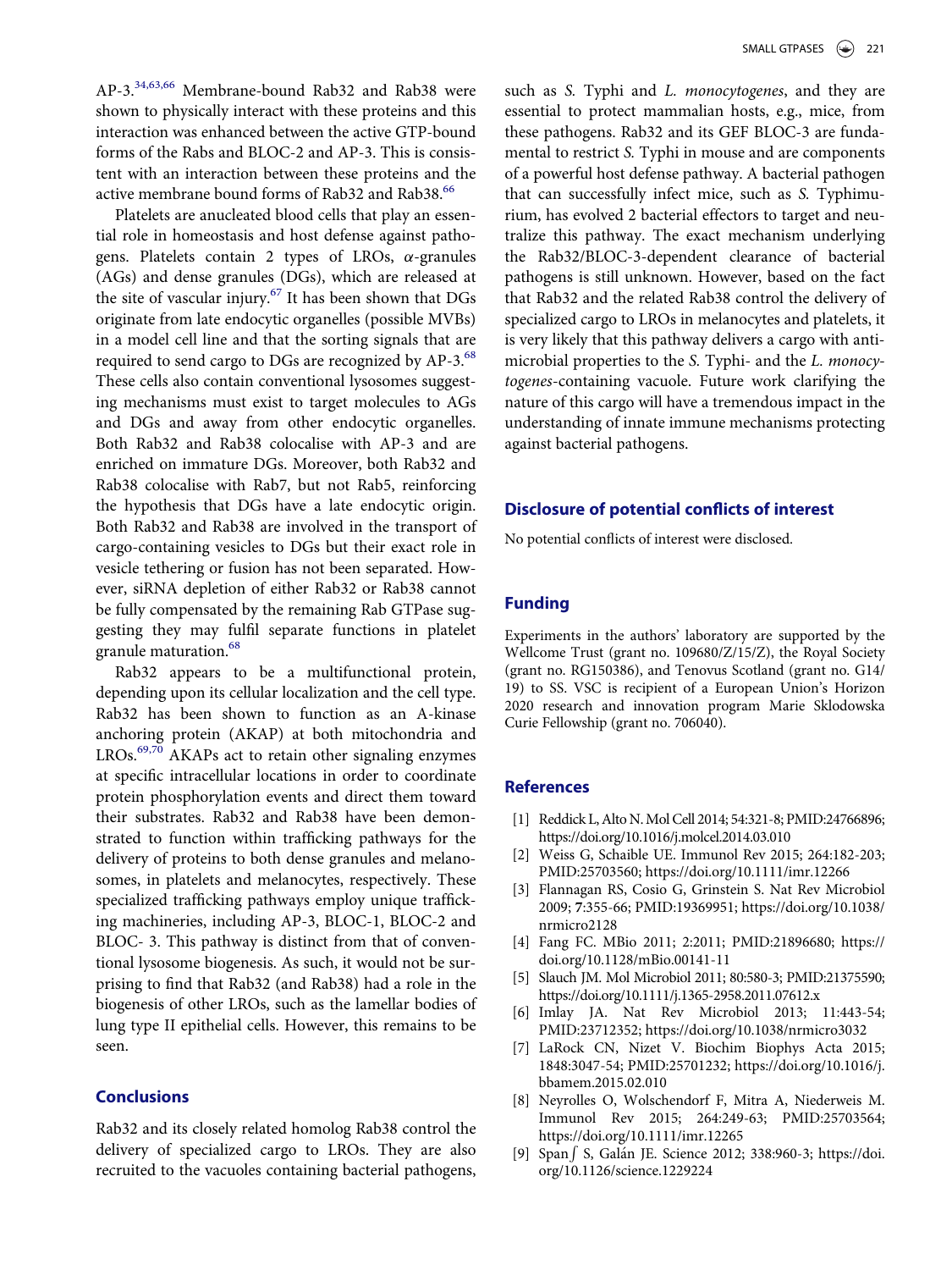- <span id="page-7-0"></span>[10] Span | S, Gao X, Hannemann S., Lara-Tejero M, Galán JE. Cell. Host Microbe 2016; 19:216-26; https://doi.org/ [10.1016/j.chom.2016.01.004](https://doi.org/10.1016/j.chom.2016.01.004)
- <span id="page-7-1"></span>[11] Liu H. et al. Nat Genet 2015.
- [12] Zhang F, Liu H, Chen S, Low H, Sun L, Cui Y, Chu T, Li Y, Fu X, Yu Y, et al. Nat Genetics 2011; 43:1247-51; PMID:[22019778; https://doi.org/10.1038/ng.973](https://doi.org/10.1038/ng.973)
- <span id="page-7-16"></span><span id="page-7-15"></span><span id="page-7-2"></span>[13] Li Y, Wang Y, Zou L, Tang X, Yang Y, Ma L, Jia Q, Ni Q, Liu S, Tang L, et al. Immunity 2016; 44:422- 37; PMID:[26885862; https://doi.org/10.1016/j.](https://doi.org/10.1016/j.immuni.2016.01.027) [immuni.2016.01.027](https://doi.org/10.1016/j.immuni.2016.01.027)
- <span id="page-7-17"></span><span id="page-7-3"></span>[14] Waddington CS, Darton TC, Pollard AJ. J Infect 2014; 68 Suppl 1:S38-50; PMID:[24119827; https://doi.org/](https://doi.org/24119827) [10.1016/j.jinf.2013.09.013](https://doi.org/10.1016/j.jinf.2013.09.013)
- <span id="page-7-18"></span>[15] Kirk MD, Pires SM, Black RE, Caipo M, Crump JA, Devleesschauwer B, Döpfer D, Fazil A, Fischer-Walker CL, Hald T, et al. PLoS Med 2015; 12:e1001921; PMID:[26633831; https://](https://doi.org/26633831) [doi.org/10.1371/journal.pmed.1001921](https://doi.org/10.1371/journal.pmed.1001921)
- <span id="page-7-19"></span><span id="page-7-11"></span>[16] Dougan G, Baker S. Annu Rev Microbiol 2014; 68:317- 36; PMID[:25208300; https://doi.org/10.1146/annurev](https://doi.org/10.1146/annurev-micro-091313-103739)[micro-091313-103739](https://doi.org/10.1146/annurev-micro-091313-103739)
- <span id="page-7-4"></span>[17] Stevens MP, Humphrey TJ, Maskell DJ. Philos Trans R Soc Lond B Biol Sci 2009; 364:2709-23; PMID:[19687040;](https://doi.org/19687040) <https://doi.org/10.1098/rstb.2009.0094>
- <span id="page-7-22"></span><span id="page-7-20"></span><span id="page-7-5"></span>[18] Galan JE. Annu Rev Cell Dev Biol 2001; 17:53-86; https:// doi.org/[10.1146/annurev.cellbio.17.1.53](https://doi.org/10.1146/annurev.cellbio.17.1.53)
- <span id="page-7-6"></span>[19] Behnsen J, Perez-Lopez A, Nuccio SP, Raffatellu M. Trends Immunol 2015; 36:112-20; PMID:[25582038;](https://doi.org/25582038) <https://doi.org/10.1016/j.it.2014.12.003>
- <span id="page-7-21"></span><span id="page-7-7"></span>[20] Muller AJ, Kaiser P, Dittmar KE, Weber TC, Haueter S, Endt K, Songhet P, Zellweger C, Kremer M, Fehling HJ, et al. Cell Host Microbe 2012; 11:19-32; PMID:[22264510;](https://doi.org/22264510) <https://doi.org/10.1016/j.chom.2011.11.013>
- <span id="page-7-8"></span>[21] Monack DM, Mueller A, Falkow S. Nat Rev Microbiol 2004; 2:747-65; PMID:[15372085; https://doi.org/10.1038/](https://doi.org/10.1038/nrmicro955) [nrmicro955](https://doi.org/10.1038/nrmicro955)
- <span id="page-7-9"></span>[22] Figueira R, Holden DW. Microbiol 2012; 158:1147-61; PMID:[22422755; https://doi.org/10.1099/mic.0.058115-0](https://doi.org/10.1099/mic.0.058115-0)
- <span id="page-7-10"></span>[23] LaRock DL, Chaudhary A, Miller SI. Nat Rev Microbiol 2015; 13:191-205; PMID[:25749450; https://doi.org/](https://doi.org/25749450) [10.1038/nrmicro3420](https://doi.org/10.1038/nrmicro3420)
- <span id="page-7-23"></span><span id="page-7-12"></span>[24] Steele-Mortimer O, Meresse S, Gorvel JP, Toh BH, Finlay BB. Cell. Microbiol 1999; 1:33-49; PMID:[11207539;](https://doi.org/11207539) <https://doi.org/10.1046/j.1462-5822.1999.00003.x>
- <span id="page-7-24"></span>[25] Meresse S, Steele-Mortimer O, Finlay BB, Gorvel JP. Embo J 1999; 18:4394-403; PMID:[10449405; https://doi.](https://doi.org/10449405) [org/10.1093/emboj/18.16.4394](https://doi.org/10.1093/emboj/18.16.4394)
- <span id="page-7-13"></span>[26] Bakowski MA, Braun V, Brumell JH. Traffic 2008; 9:2022-31; PMID:[18778407; https://doi.org/10.1111/](https://doi.org/10.1111/j.1600-0854.2008.00827.x) [j.1600-0854.2008.00827.x](https://doi.org/10.1111/j.1600-0854.2008.00827.x)
- [27] Steele-Mortimer O. Curr Opin Microbiol 2008; 11:38-45; PMID:[18304858; https://doi.org/10.1016/j.](https://doi.org/10.1016/j.mib.2008.01.002) [mib.2008.01.002](https://doi.org/10.1016/j.mib.2008.01.002)
- <span id="page-7-25"></span>[28] Liss V, Hensel M. Cell Microbiol 2015; 17, 639-47; PMID:[25802001; https://doi.org/10.1111/cmi.12441](https://doi.org/10.1111/cmi.12441)
- <span id="page-7-26"></span><span id="page-7-14"></span>[29] Span S, Liu X, Galán JE. Proc Natl Acad Sci USA. 2011; 108:18418-23; https://doi.org/[10.1073/pnas.1111959108](https://doi.org/10.1073/pnas.1111959108)
- <span id="page-7-27"></span>[30] Diekmann Y, Seixas E, Gouw M, Tavares-Cadete F, Seabra MC, Pereira-Leal JB. PLoS Comput Biol 2011; 7: e1002217; PMID:[22022256; https://doi.org/10.1371/](https://doi.org/10.1371/journal.pcbi.1002217) [journal.pcbi.1002217](https://doi.org/10.1371/journal.pcbi.1002217)
- [31] Ho TD, Figueroa-Bossi N, Wang M, Uzzau S, Bossi L, Slauch JM. J Bacteriol 2002; 184:5234-9; PMID:[12218008;](https://doi.org/12218008) <https://doi.org/10.1128/JB.184.19.5234-5239.2002>
- [32] Kohler AC, Span *[S, Galán JE, Stebbins CE. Acta Crystal*logr D Biol Crystallogr 2014; 70:384-91; PMID[:24531472;](https://doi.org/24531472) <https://doi.org/10.1107/S1399004713028393>
- [33] Kocks C, Gouin E, Tabouret M, Berche P, Ohayon H, Cossart P. Cell 1992; 68:521-31; PMID:[1739966; https://](https://doi.org/1739966) [doi.org/10.1016/0092-8674\(92\)90188-I](https://doi.org/10.1016/0092-8674(92)90188-I)
- [34] Raposo G, Marks MS, Cutler DF. Curr Opin Cell Biol 2007; 19:394-401; PMID:[17628466; https://doi.org/](https://doi.org/17628466) [10.1016/j.ceb.2007.05.001](https://doi.org/10.1016/j.ceb.2007.05.001)
- [35] Di Pietro SM, Dell'Angelica EC. Traffic 2005; 6:525-33; PMID:[15941404](https://doi.org/15941404)
- [36] Dell'Angelica EC. Curr Opin Cell Biol 2004; 16:458-64; PMID[:15261680; https://doi.org/10.1016/j.ceb.2004.05.001](https://doi.org/10.1016/j.ceb.2004.05.001)
- [37] Gerondopoulos A, Langemeyer L, Liang JR, Linford A, Barr FA. Curr Biol 2012; 22:2135-9; PMID:[23084991;](https://doi.org/23084991) <https://doi.org/10.1016/j.cub.2012.09.020>
- [38] D'Costa VM, Braun V, Landekic M, Shi R, Proteau A, McDonald L, Cygler M, Grinstein S, Brumell JH. Cell Rep 2015; 12:1508-18; PMID:[26299973; https://doi.org/](https://doi.org/26299973) [10.1016/j.celrep.2015.07.063](https://doi.org/10.1016/j.celrep.2015.07.063)
- [39] Fairn GD, Grinstein S. Trends Immunol 2012; 33:397-405; PMID[:22560866; https://doi.org/10.1016/j.it.2012.03.003](https://doi.org/10.1016/j.it.2012.03.003)
- [40] Pinheiro RO, de Souza Salles J, Sarno EN, Sampaio EP. Future Microbiol 2011; 6:217-30; PMID:[21366421;](https://doi.org/21366421) <https://doi.org/10.2217/fmb.10.173>
- [41] Singh P, Cole ST. Future Microbiol 2011; 6:57-71; PMID:[21162636; https://doi.org/10.2217/fmb.10.153](https://doi.org/10.2217/fmb.10.153)
- [42] Mazini PS, Alves HV, Reis PG, Lopes AP, Sell AM, Santos-Rosa M, Visentainer JE, Rodrigues-Santos P. Front Immunol 2016; 6:658; PMID:[26793196; https://doi.org/](https://doi.org/26793196) 10.3389/fi[mmu.2015.00658](https://doi.org/10.3389/fimmu.2015.00658)
- [43] Fernando SL, Britton WJ. Immunol Cell Biol 2006; 84:125-37; PMID:[16519730; https://doi.org/10.1111/](https://doi.org/10.1111/j.1440-1711.2006.01420.x) [j.1440-1711.2006.01420.x](https://doi.org/10.1111/j.1440-1711.2006.01420.x)
- [44] Zhang FR, Huang W, Chen SM, Sun LD, Liu H, Li Y, Cui Y, Yan XX, Yang HT, Yang RD, et al. N Engl J Med 2009; 361:2609-18; PMID[:20018961; https://doi.org/10.1056/](https://doi.org/10.1056/NEJMoa0903753.) [NEJMoa0903753.](https://doi.org/10.1056/NEJMoa0903753.)
- [45] Seto S, Tsujimura K, Koide Y. Traffic 2011; 12:407- 20; PMID:[21255211; https://doi.org/10.1111/j.1600-](https://doi.org/10.1111/j.1600-0854.2011.01165.x) [0854.2011.01165.x](https://doi.org/10.1111/j.1600-0854.2011.01165.x)
- [46] Fratti RA, Backer JM, Gruenberg J, Corvera S, Deretic V. J Cell Biol 2001; 154:631-44; PMID:[11489920; https://](https://doi.org/11489920) [doi.org/10.1083/jcb.200106049](https://doi.org/10.1083/jcb.200106049)
- [47] Kyei GB, Vergne I, Chua J, Roberts E, Harris J, Junutula JR, Deretic V. EMBO J 2006; 25:5250-9; PMID:[17082769;](https://doi.org/17082769) <https://doi.org/10.1038/sj.emboj.7601407>
- [48] Roberts EA, Chua J, Kyei GB, Deretic V. J Cell Biol 2006; 174:923-9; PMID:[16982798; https://doi.org/10.1083/](https://doi.org/10.1083/jcb.200603026) [jcb.200603026](https://doi.org/10.1083/jcb.200603026)
- [49] Cardoso CM, Jordao L, Vieira OV. Traffic 2010; 11:221- 35; PMID:[20028485; https://doi.org/10.1111/j.1600-](https://doi.org/10.1111/j.1600-0854.2009.01013.x) [0854.2009.01013.x](https://doi.org/10.1111/j.1600-0854.2009.01013.x)
- [50] Swaminathan B, Gerner-Smidt P. Microbes Infect 2007; 9:1236-43; PMID:[17720602; https://doi.org/10.1016/j.](https://doi.org/10.1016/j.micinf.2007.05.011) [micinf.2007.05.011](https://doi.org/10.1016/j.micinf.2007.05.011)
- [51] Cossart P. Proc Natl Acad Sci USA. 2011; 108:19484-91; PMID[:22114192;https://doi.org/10.1073/pnas.1112371108](https://doi.org/10.1073/pnas.1112371108)